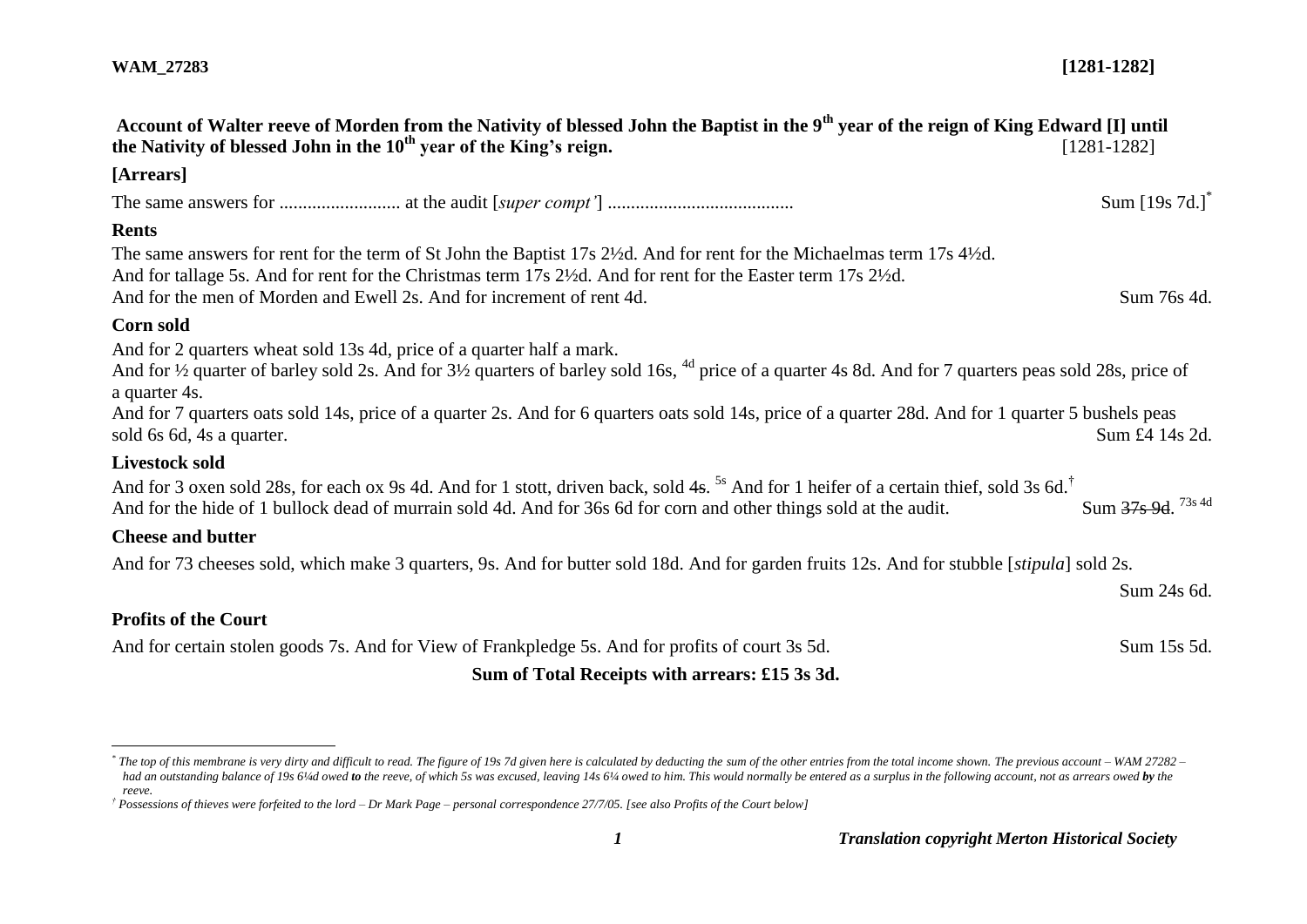#### **WAM\_27283 [1281-1282]**

## **Cost of ploughs and carts**

Of which in  $5^4$  sheaves of steel bought  $5s$  3d.  $^{3s}$  4d Also in 18 pieces of iron bought 2s 2d. Also in 4 plough foot plates bought 9½d. Also in 2 plough foot plates bought 4d. Also in 1 pair of traces bought 5d. Also in 1 rope bought 4½d. Also in 2 collars bought 7d. Also in 18 clouts with nails 10½d. Also in grease 6d. Also in white-tawed leather for harness 3d. Also in payment [*m'ved*] of the smith for fitting iron to ploughs 4s 6d. Also in shoeing horses 4s.  $3s$  2d  $\text{Sum } 20s$   $1\frac{1}{s}$   $2\frac{1}{s}$   $\frac{1}{s}$   $\frac{20s}{s}$   $\frac{1}{s}$   $\frac{1}{s}$ 

## **Livestock bought**

Also in 1 ox bought 12s. Also in 1 ox bought 12s 1d. Sum 24s 1d.

## **Necessities**

Also in 7<sup>5</sup> bushels salt bought <del>2s 4d</del>. <sup>20d</sup> [*membrane damaged*] Also in cloth for the dairy 2d. Also in a pot 1½d. In a press 2d. In a tripod for candles 2d. Also in meadows mown 18d. Also in corn hoed 18d. Sum 5s 2 $\frac{1}{2}$ d.§

## **Expenses at boonworks at harvest**

Also in expenses at 2 dry harvest boonworks: in fish bought 12d. Also in expenses of boonworks for 76 men: in ale 3s;<sup>6d</sup> in meat 2s.<sup>6d</sup> In fish as customary 23d. <sup>18d</sup> Also in reaping 70½ acres both wheat and oats 23s 6d, <sup>22s 7d</sup> per acre 4d. Also in reaping 8½ acres barley 4s 3d, per acre 6d. Also in 18 reapers hired for 1 day 3s, each per day 2d. Sum 40s 8d 38s 4d

### **Expenses of servants [***servienter***] in harvest**

Also in expenses of Walter the reeve and one man over the reapers, the beadle and the maid for 8 weeks in harvest and the bailiff for 2 comings: in ale  $12s$  8d;  $^{11s}$ <sup>5d</sup> in meat 5s<sup>4s</sup> 4d. Also in herring and fish 3s 1d. <sup>2s fd</sup> Also in expenses of servants at 'harvest goose': in ale  $10d$ ;<sup>8d</sup> in meat 8d. <sup>7d</sup> Sum 19s 2d.

### **Stipends**

 $\overline{a}$ 

Also in stipend 4 ploughmen and a carter for the year  $15s$ . <sup>22s 6d</sup> Also in stipend of shepherd and maid for the year 7s. Also in stipend of a cowman for the <sup>year</sup> 18d. <sup>2s 2d</sup> In stipend of 1 man over the reapers 3s. Also in stipend of 1 stacker 2s 6d. Sum 26s. Sum 26s 37s 2d

*<sup>‡</sup> These figures total 17s 3½d.*

*<sup>§</sup> These figures total 5s 3½d, though the writing is faint.*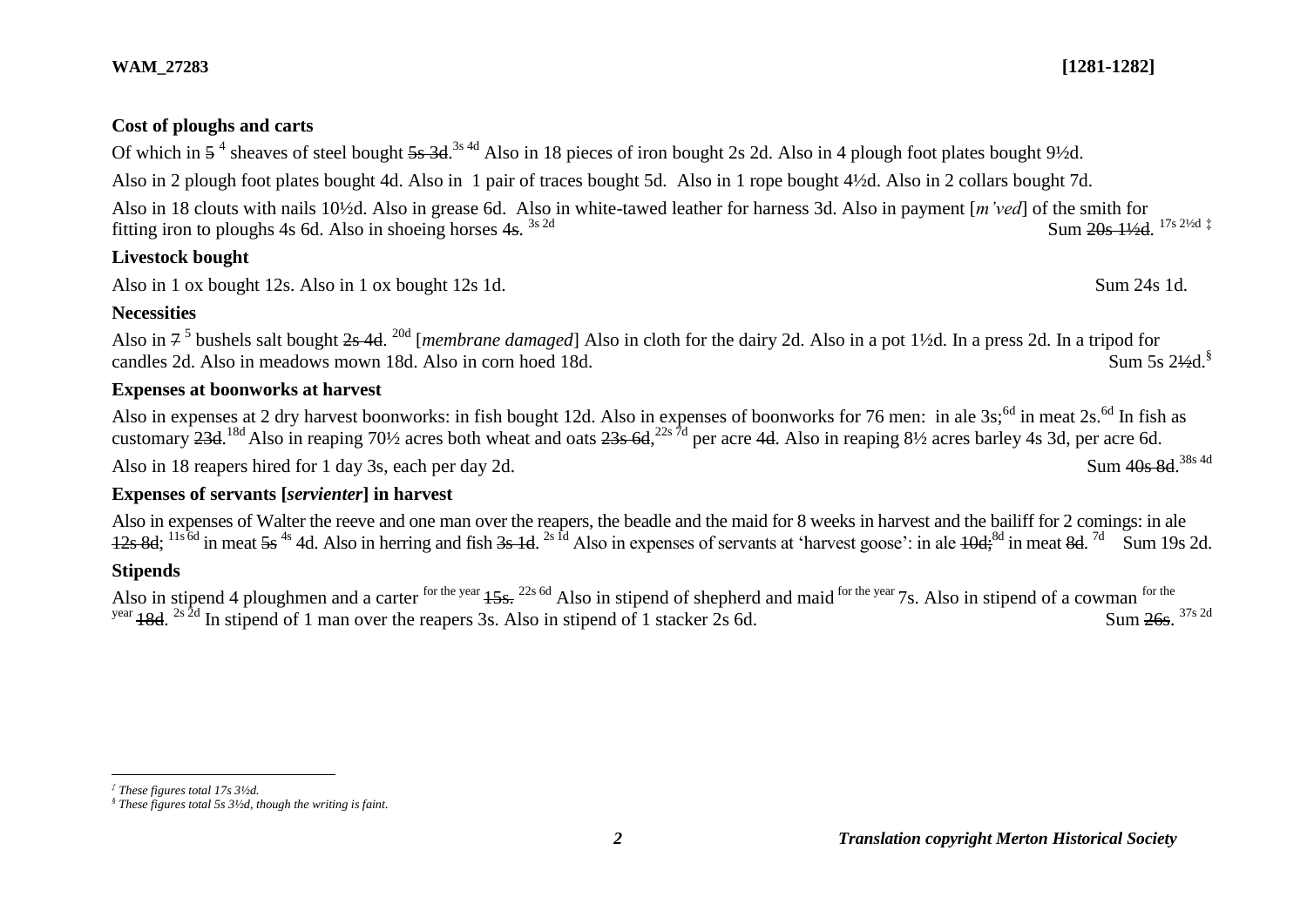4d ††

# **Threshing corn\*\***

| Also in threshing 6 quarters wheat at harvest 18d, per quarter 3d. Also in threshing 46 quarters wheat 9s 7d, per quarter 2½d. Also in threshing 3<br>quarters rye 7 <sup>1</sup> /2d. Also in threshing 18 quarters barley 2s 3d, per quarter 1 <sup>1</sup> /2d. Also in threshing 6 quarters beans and peas 12d. Also in threshing<br>86 quarters oats 7s 2d, per quarter 1d.                   | Sum 22s 1½d.                  |
|----------------------------------------------------------------------------------------------------------------------------------------------------------------------------------------------------------------------------------------------------------------------------------------------------------------------------------------------------------------------------------------------------|-------------------------------|
| Also in expenses Adam Bardulf who was over threshing for 12 weeks 10s. Also delivered to the same for payment [? <i>m'vedo</i> ] by order of the<br>bailiff 40s. Also in expenses of Richard de Stivevach' for 15 days over the reapers 21d.                                                                                                                                                       | Sum 21s 9d. <sup>11s 9d</sup> |
| <b>Ploughing boonwork</b>                                                                                                                                                                                                                                                                                                                                                                          |                               |
| Also in expenses of 1 boonwork of 9 ploughmen in Lent: in bread 8d, in ale 12d, in herring and fish 14d.                                                                                                                                                                                                                                                                                           | Sum 2s 10d                    |
| <b>Expenses of the mill</b>                                                                                                                                                                                                                                                                                                                                                                        |                               |
| Also in cogs and rungs bought for the mill 16d. Also in steel bought 2d. Also in 1 millstone bought 34s 1d.                                                                                                                                                                                                                                                                                        | Sum 35s 7d.                   |
| Servants' expenses and acquitance of rents                                                                                                                                                                                                                                                                                                                                                         |                               |
| And in expenses of servants at Christmas: in ale 12d, in meat 10d. in bread, ale and companagium 2s 2d Also in expenses in allowance of food for the aforesaid at Easter:<br>in ale 12d, in meat 10d. <sup>2s 2d</sup> Also in remittance <sup>acquittance</sup> of the reeve's rent for the year 2s. Also in remittance <sup>acquittance</sup> of the beadle's rent 12d. Sum 6s 8d. <sup>8s</sup> |                               |
| <b>Expenses of the bailiff</b>                                                                                                                                                                                                                                                                                                                                                                     |                               |
| Also in expenses of Sir H bailiff for 1 coming to hold court 2s 10 <sup>1</sup> /2d by tally. Also in expenses of Sir Symon de Gardino at the feast of St<br>Lawrence 17 <sup>1</sup> / <sub>2</sub> d. <sup>‡‡</sup> And in expenses of Sir H de Lond bailiff as regards the feast of St Dionisius 5s 7d.                                                                                         | Sum 9s 11d.                   |

## **Cash deliveries**

Also delivered to Sir Adam de Lemust'[?] for rent at the Nativity of blessed John 15s 6½d. Also delivered to Sir R de Basing and R de Pelham[?] for rent for the Michaelmas term 16s 2d. Also delivered to the same for tallage 4s 7d. Also delivered to Sir Richard de Fanerert[?] for rent for the Christmas term 15s 6½d.Also delivered to Sir William de Watford for rent for Easter 15s 4½d by tally. Sum 67s 2½d.

**Sum of all expenses and deliveries £14 18s 10½d.** And he owes 4s 4½d.

Sum total of receipts £13 6s 2d. Sum total of expenses £15 2d. And he owes 34s.

 $\overline{a}$ 

*<sup>\*\*</sup> Comparison with figures given on the dorse, so useful in later accounts, is not possible here.*

*<sup>††</sup> These figures total 7s 4d.*

*<sup>‡‡</sup> Morden Parish church is dedicated to St Laurence. This is assumed to have been the Laurence martyred at Rome in 258, whose feast day is 10 August. However, some suggest that the church was originally dedicated to St Laurence of Canterbury, the companion and successor of St Augustine, with a feast day on 3 February.*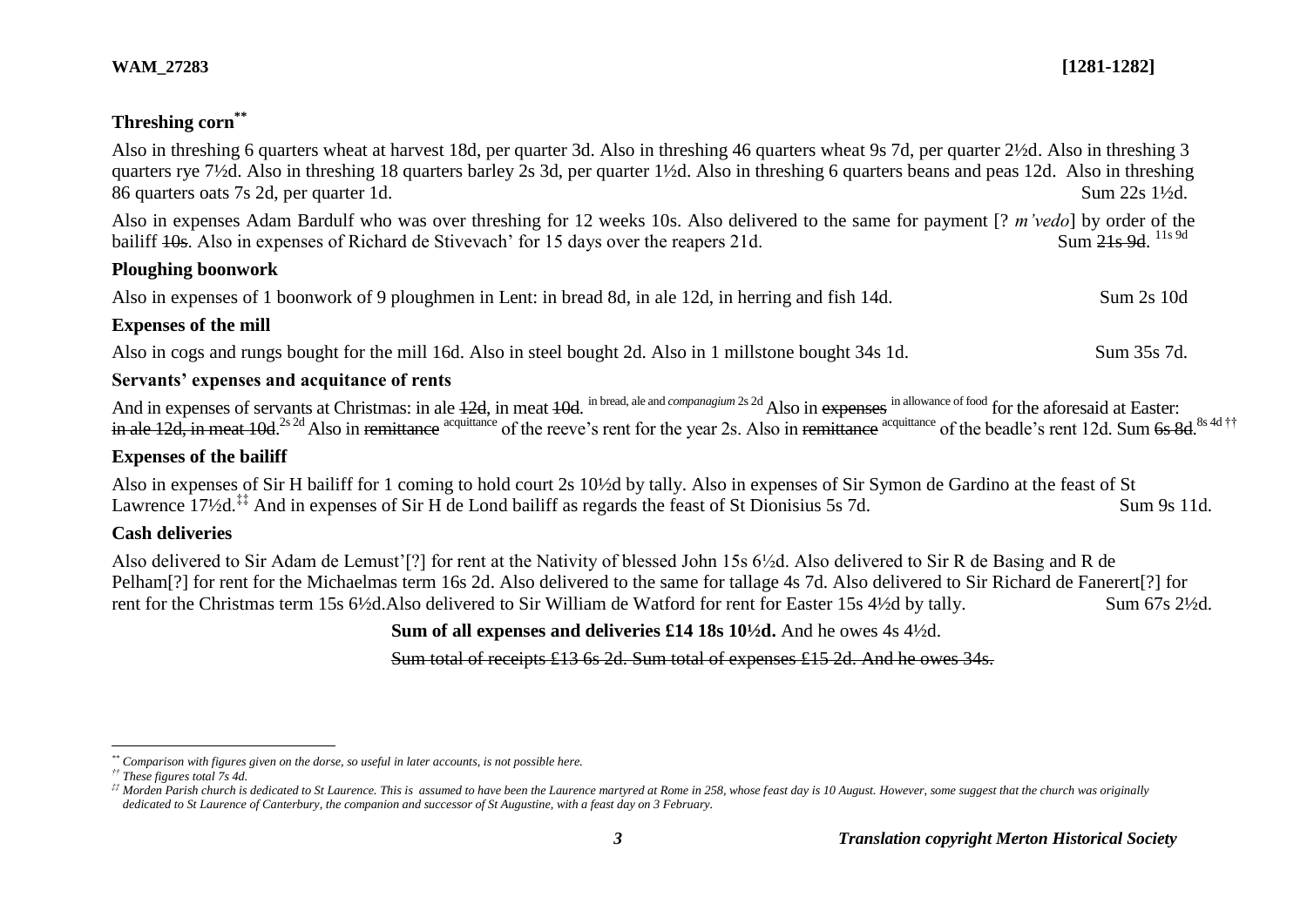## *DORSE*

| Attoument iversiteen etan ev                         |                                                                                                                                                                                                                                                                                                                                                                                                                                                                                                                                                                                                                            |
|------------------------------------------------------|----------------------------------------------------------------------------------------------------------------------------------------------------------------------------------------------------------------------------------------------------------------------------------------------------------------------------------------------------------------------------------------------------------------------------------------------------------------------------------------------------------------------------------------------------------------------------------------------------------------------------|
| <b>Issue of Wheat</b>                                | The same answers for $\frac{121}{2}$ <sup>141/2</sup> quarters wheat and 1/2 quarter of curall of issue of the grange in harvest by tally against Lorchun. And for<br>53 <sup>1</sup> / <sub>2</sub> quarters of issue by tally against Adam de Cotar'. Sum 68 <sup>1</sup> / <sub>2</sub> quarters.                                                                                                                                                                                                                                                                                                                       |
|                                                      | Of which in sowing 22 quarters 3 bushels. Also in bread for $3^2$ harvest boonworks $2^{1/2}$ quarters. Also in bread for those who were at<br>table for harvest 1 <sup>1</sup> / <sub>2</sub> quarters. Also in bread for servants at Christmas 2 bushels. Also delivered to Adam Bardulf <sup>for 11 weeks</sup> 1 quarter 3<br>bushels. Also in sale 2 quarters. Also in sending to Westminster 37 quarters. In sale <sup>2 quarters</sup> 6 bushels. <sup>§§</sup> Sum 66½ quarters. Nothing<br>remains.                                                                                                               |
| <b>Issue of</b><br><b>Mixstillio</b>                 | The same answers for 2 quarters mixstillio of the remaining in the grange. And for $2\frac{1}{2}$ quarters of curall mixstillio the same by tally against<br>Adam Bardulf. And for 2½ quarters rye of issue of the grange by tally against Richard de Stivevach'. And for 20 quarters multure of the<br>farm of the mill <sup>for the year</sup> by tally. Sum 27 quarters.                                                                                                                                                                                                                                                |
|                                                      | Of which in sowing 1 <sup>1</sup> / <sub>2</sub> quarters. Also in maslin for servants' livery 25 <sup>1</sup> / <sub>2</sub> quarters. Sum 27 quarters.                                                                                                                                                                                                                                                                                                                                                                                                                                                                   |
| <b>Issue of Barley</b>                               | The same answers for 9 quarters 3 bushels barley of issue by tally against Adam Bardulf. And for 20 quarters 1 bushel of issue by [tally]<br>against Richard de Stivevach'. Sum 291/2 quarters.                                                                                                                                                                                                                                                                                                                                                                                                                            |
|                                                      | Of which in sowing 10 quarters 5 bushels. Also in sale $3\frac{1}{2}$ quarters. Also in maslin for servants' livery 10 quarters 3 bushels. Also in<br>sending to Westminster 5 quarters. Sum 29 <sup>1</sup> / <sub>2</sub> quarters.                                                                                                                                                                                                                                                                                                                                                                                      |
| <b>Beans</b>                                         | <b>Issue of Peas and</b> And for 10 quarters 2 bushels white peas of issue of the grange by tally against Adam. And for 7 quarters 6 bushels of issue against<br>Richard de Stivevach'. Sum 18 quarters.                                                                                                                                                                                                                                                                                                                                                                                                                   |
|                                                      | Of which in sowing 4 quarters 7 bushels. Also in servants' pottage $6^2$ bushels. Also in sale 8 quarters 5 bushels. In maslin for servants'<br>liveries 2 quarters 6 bushels. Also in sending to Greenford 1 quarter. because of lack of tally In sale 11/2 quarter. Sum 18 quarters.                                                                                                                                                                                                                                                                                                                                     |
| <b>Expenses of</b><br>maslin for<br>servants' livery | Also in livery of 4 ploughmen and a carter from the feast of St Margaret until the feast of St Margaret for 52 weeks 26 quarters 2 bushels, each [singulus]<br>for 9 weeks 1 quarter. And in livery for 1 shepherd for the same period 4 quarters 2 bushels, per 12 weeks 1 quarter. Also in livery of a<br>maid for 44 weeks 4 <sup>3</sup> quarters $5^{1/2}$ bushels, per 12 weeks 1 quarter. Also in livery for 1 grazier [ <i>pastor</i> ] and whenever he harrows for 46 weeks 2 quarters 7 bushels. <sup>for 14 weeks a quarter†††</sup> Also in livery for 1<br>bushels. Sum 39 quarters 5 bushels. <sup>###</sup> |

 $\overline{a}$ 

# **Account for Morden Year10. Morden**

*<sup>§§</sup> The second entry for sale of wheat, peas, maslin and oats relates to the entry under Sale of Livestock on the recto: "Corn and other things sold at the audit" … 36s 6d.*

*<sup>\*\*\*</sup> The calculation is not correct.*

*<sup>†††</sup> The calculation is actually based on a quarter per 16 weeks.*

*<sup>‡‡‡</sup> 4 bushels not accounted for.*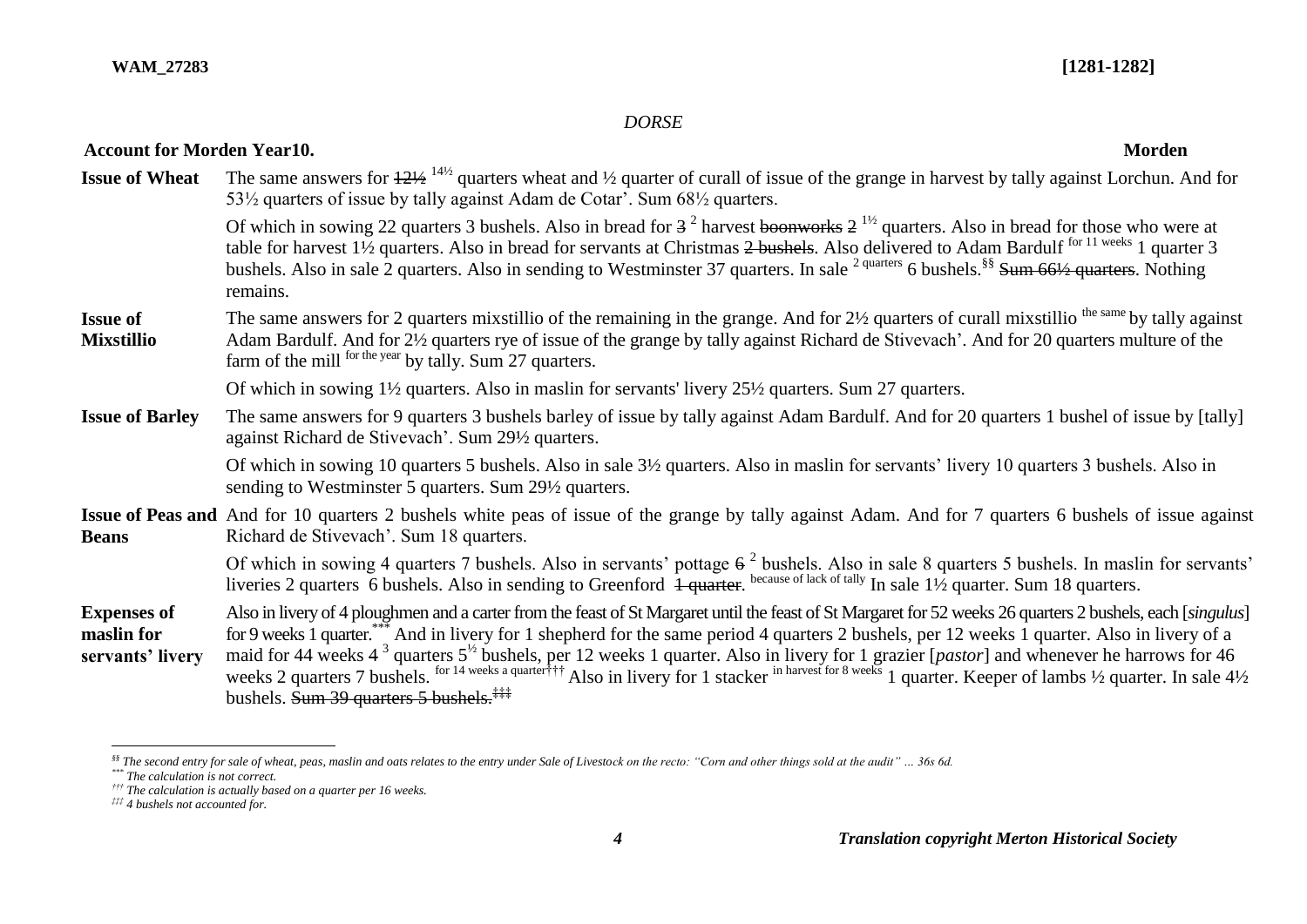**Issue of Oats** The same answers for  $7^{-4}$  quarters of oats of issue of the grange in harvest by tally against Lorchun. And for 160 quarters 3 bushels of issue by tally against Adam Bardulf. Sum 167 quarters 3 bushels.<sup>164 quarters 3 bushels</sup>

> Of which in sowing oats 60 quarters 1 bushel. Also in fodder for 2 carthorses in harvest 2 quarters. Also in fodder for 2 carthorses from Michaelmas until the feast of St Alphege for 29 weeks, 12 quarters 5 bushels, per night 1/2 bushel. Also in fodder for <sup>4</sup> stotts from the feast of St Nicholas until the feast of St Alphege for 19 weeks, 8 quarters 2 bushels, per night  $4<sup>1/2</sup>$  bushel. Also in fodder for a stott which harrowed after dinner in Lent  $4^{1/2}$  quarter. Also in oatmeal  $5^3$  quarters. Also in sale 13 quarters. Also in fodder for the lord bailiff['s horse]  $\frac{1}{2}$ quarter. In fodder for Sir Symon de Gardino 1 bushel.Also in sending to Westminster 59 quarters 6 bushels. In sale 4 quarters 3½ bushels. And none remains.<sup>§§§§</sup> Sum 82 quarters 2 bushels. Also in fodder for oxen from Michaelmas until the feast of Saints Nereus and Achilleus for 22 weeks, 614 sheaves of which 20 sheaves make 3 bushels. Sum by estimation 11½ quarters.

#### **[LIVESTOCK]**

**Carthorses** The same answers for 2 carthorses from the remaining. And there remain 2. **Stotts** And for 4 stotts from the remaining. And for 1 stott for heriot. Sum 5. Of which in sale 1. Sum 1. And there remain 4. **Oxen** And for 17 oxen from the remaining. And for 2 oxen of purchase. Sum 19. Of which in sale 3. Sum 3. And there remain 16. **Cows** And for 6 cows from the remaining. And for 1 heifer added. Sum 7. And there remain 7. **Bulls** And for 1 bull from the remaining. And it remains. And for 2 steers from the remaining aged 3 years. Sum 2. And they remain. **Heifers** And for 1 heifer from the remaining. Of which added with cows 1. And none remains. **Bullocks** And for 2 bullocks from the remaining. Sum 2. And there remain 2, of which 1 male. **Yearling Calves** And for 4 bullocks from the remaining within the grange. Of which in murrain 1 aged 1. And there remain 3. Calves And for 4<sup>6</sup> calves of issue. And ........ because 3 cows were sterile. Also in sale 2.<sup>\*\*\*\*</sup> And there remain 4 calves. **Ewes** And for 13 ewes. And for 4 gimmers added. Sum 17. Of which in murrain before lambing 2. Sum 2. And there remain 15. **Lambs from previous year** And for 8 lambs from the remaining. Of which added with wethers 3 and with ewes 4. Also in murrain 1. Sum 8. And none remains. **Lambs of issue** And for 10 lambs of issue. Of which in tithe 1. Also in murrain 1. Sum 2. And there remain 8. **Pigs** The same renders account for 2 pigs from the remaining. Sum 2. And they remain.

 $\overline{a}$ *§§§ ½ bushel not accounted for.*

*<sup>\*\*\*\*</sup> not shown on recto.*